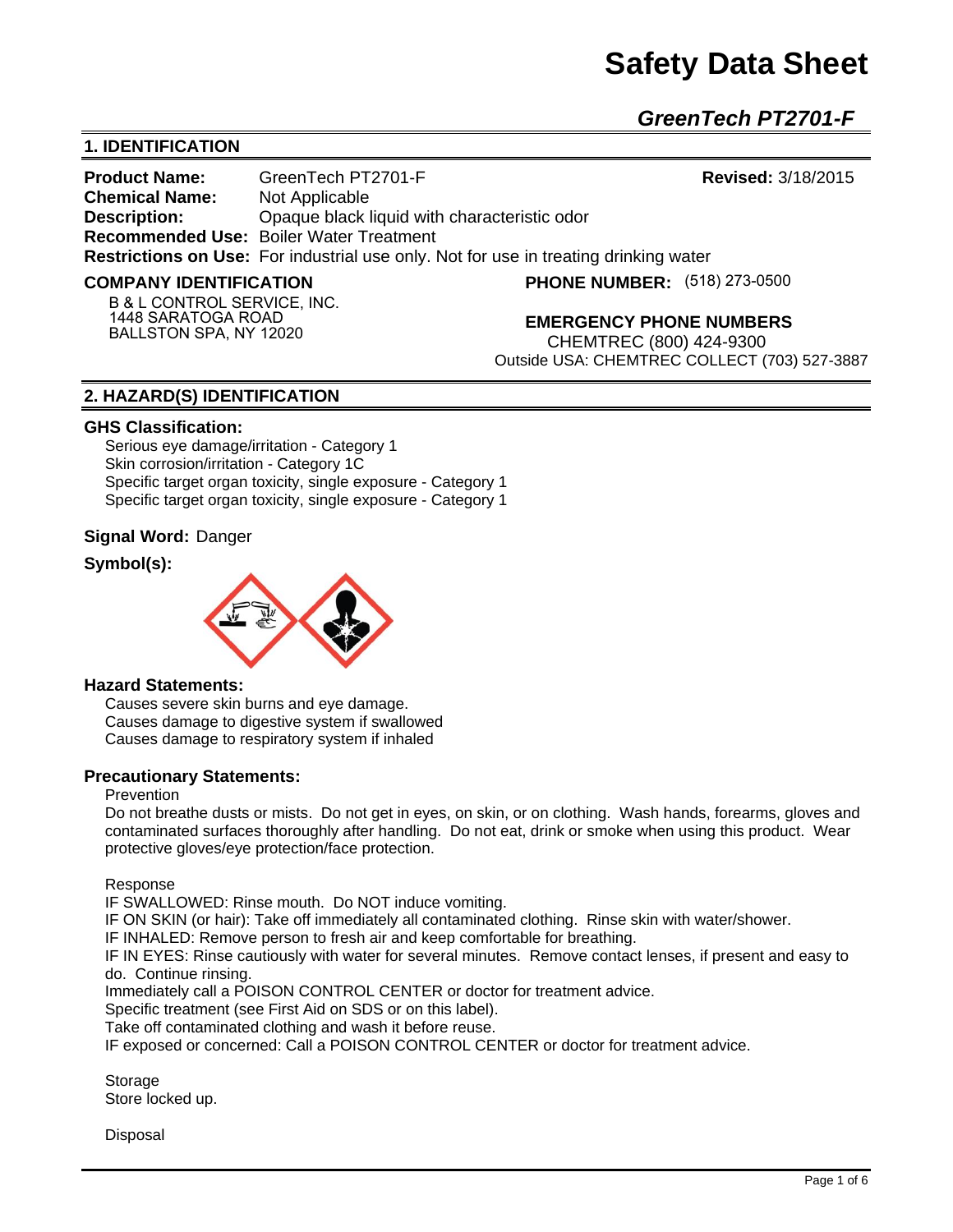Dispose of contents/container in accordance with local, regional, national and international regulations.

## **Hazards Not Otherwise Classified:** None Known.

## **Percentages of Components with Unknown Acute Toxicity:**

 Dermal: 8% Inhalation: 8% Oral: 8%

# **3. COMPOSITION / INFORMATION ON INGREDIENTS**

| <b>CHEMICAL INGREDIENTS</b>         | <b>CAS NO.*</b> | PERCENT (%)** |
|-------------------------------------|-----------------|---------------|
| SODIUM HYDROXIDE                    | 1310-73-2       | $< 5\%$       |
| PURIFIED TANNIN TECHNOLOGY          | PROPRIETARY     | м             |
| POLYALKYLENE GLYCOL MONOBUTYL ETHER | 9038-95-3       |               |

#### **Legend: L=<1%; M=1-10%; H=>10%**

**\* Exposure limit and regulatory information in Sections 8 & 15**

**\*\* Exact percentage is a trade secret. Concentration range is provided to assist users in providing appropriate protections.**

## **4. FIRST AID MEASURES**

- **Eye Contact:** Immediately flush eyes with a directed stream of cool, clear water for at least 30 minutes. Forcibly holding eyelids apart to ensure complete irrigation of all eye and lid tissues. Remove contact lenses, if present, after the first 5 minutes, then continue rinsing eye. Do not allow individual to rub their eyes. Get medical attention urgently, preferably from an ophthalmologist. Do not transport the victim until the recommended flushing period is completed, unless a portable emergency eye wash bottle is immediately available.
- **Skin Contact:** Immediately wash skin with soap and plenty of water while removing contaminated clothing, for at least 15-20 minutes. Call a poison control center or doctor for treatment advice. Do not take contaminated clothing home to be laundered. Shoes and other leather items which cannot be decontaminated should be disposed of properly. Suitable emergency safety shower facility should be immediately available.
- **Inhalation:** Remove victim to fresh air. If individual experiences nausea, headache, dizziness, has difficulty in breathing or is cyanotic, seek medical attention. If not breathing, give artificial respiration via a suitable mechanical device such as a bag and mask. Do not use mouth-to-mouth resuscitation.
- **Ingestion:** Do not induce vomiting. Rinse mouth with copious quantities of water first and get immediate medical attention. Drink several glasses of water. Never give anything by mouth to an unconscious person. If vomiting occurs, keep airways clear.
- **Note to Physician:** There is no specific antidote. Treatment of overexposure should be directed at the control of symptoms and the clinical condition of the patient. Aspiration may cause lung damage. Probable mucosal damage may contraindicate the use of gastric lavage.

#### **Most Important Symptoms/Effects:**

- **Eye Contact:** May cause severe irritation or burns. Prolonged contact may cause irreversible damage and/or blindness.
- **Skin Contact:** Prolonged contact may cause irritation, rash or burns. Severity is generally determined by concentration of solution and duration of contact.
- **Inhalation:** Dusts, vapors, or mists may irritate respiratory passages.
- **Ingestion:** May be toxic. May cause severe irritation or burns of the mouth, throat, and internal tissues resulting in possible nausea and/or vomiting. Large amounts can result in acute toxic effects which may be fatal.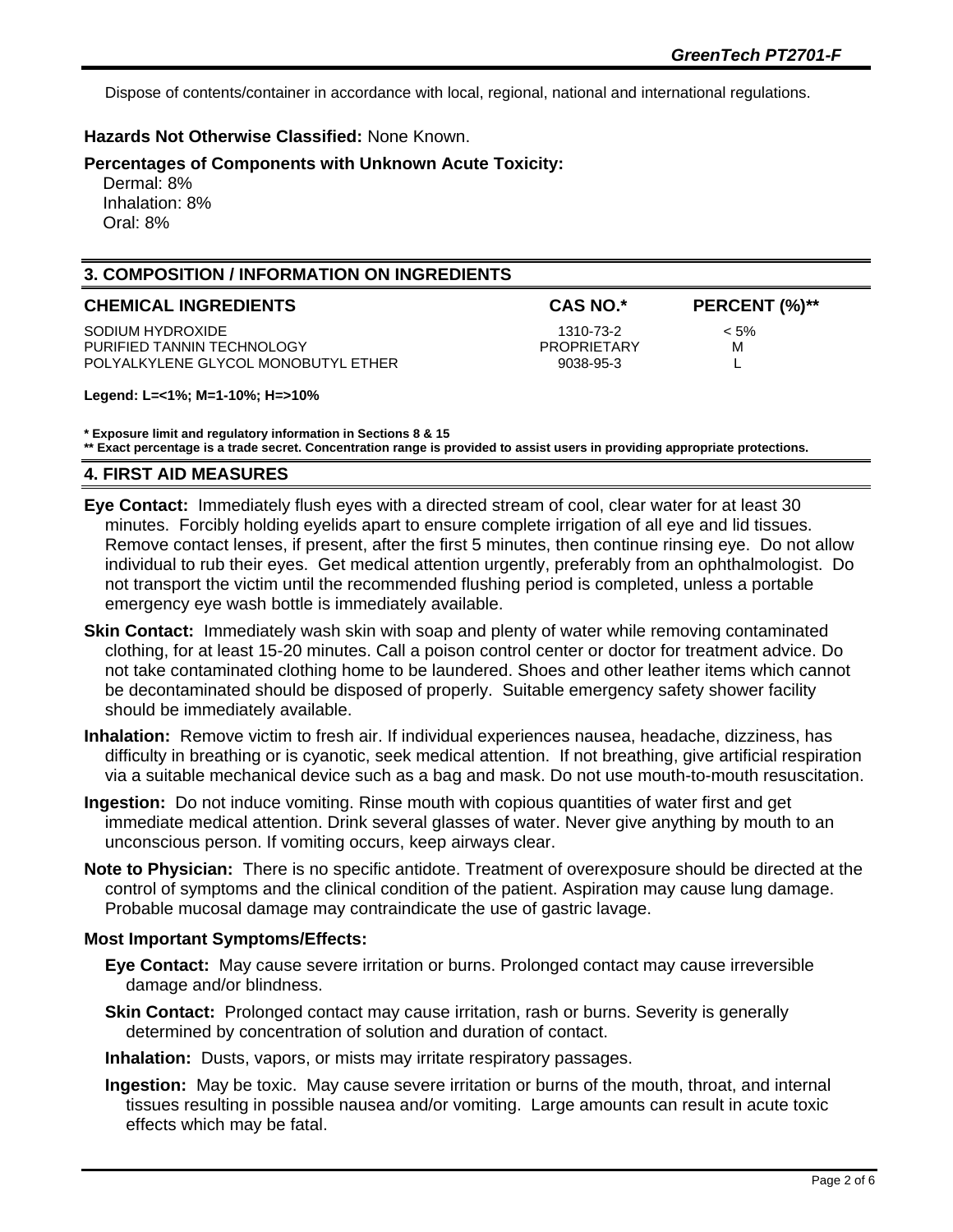## **Indication of Immediate Medical Attention and Special Treatment, if Necessary:**

Other than acute, none known. See section 11 for toxicological information.

## **5. FIRE FIGHTING MEASURES**

**Suitable (and Unsuitable) Extinguishing Media:** Any media suitable for the surrounding fire.

- **Specific Hazards Arising from the Chemical:** Product is corrosive to eyes, skin, and respiratory system. Closed containers may rupture (due to buildup of pressure) when exposed to extreme heat. If evaporated to dryness, some product residuals may burn. No known hazardous decomposition products.
- **Special Protective Equipment and Precautions for Fire-Fighters:** Wear self-contained breathing apparatus and full turn-out gear. Approach fire from upwind direction. If possible, move containers away from fire. Cool fire exposed containers with water spray. If containers rupture or leak, product may evolve irritating or toxic gas under extreme heat. Contain runoff.

## **6. ACCIDENTAL RELEASE MEASURES**

#### **Spill Containment and Clean-up Instructions:**

Wear suitable protective equipment found in section 8. Small spills may be flushed with copious quantities of water, preferably to a sanitary sewer or waste treatment facility. Larger spills may be absorbed in sawdust or other absorbent and sweepings disposed of in an approved landfill. The area may then be flushed with copious quantities of water. Floor may be slippery; use care to avoid falling. Avoid release of this product into the environment to prevent contamination of soil, sewers, natural waterways and/or groundwater. See Section 12 for Ecological Information.

#### **7. HANDLING AND STORAGE**

#### **Handling and Storage:**

Store in a cool, dry, well ventilated area, between 10°C and 49°C. Keep containers tightly closed when not in use and follow all recommended safety precautions when handling the material. Keep out of sun and away from heat or open flame. Keep away from incompatible materials. See Section 10 for incompatible materials.

## **8. EXPOSURE CONTROL / PERSONAL PROTECTION**

**Engineering Controls:** General ventilation expected to be satisfactory

#### **PERSONAL PROTECTION EQUIPMENT**

**Respiratory:** Not normally required unless misting occurs. Wear an OSHA or NIOSH approved respirator.

**Eyes and Face:** Chemical resistant goggles or face shield.

**Hands and Skin:** Chemical resistant rubber, neoprene latex or PVC

**Other Protective Equipment:** Eyewash station in area of use. Wear long sleeve shirt, long pants, and boots.

#### **EXPOSURE GUIDELINES**

**Exposure Limits:** 

| <b>COMPONENT</b> | <b>TLV</b> |
|------------------|------------|
| SODIUM HYDROXIDE | 2mg        |

 $2mg/m<sup>3</sup>/15M$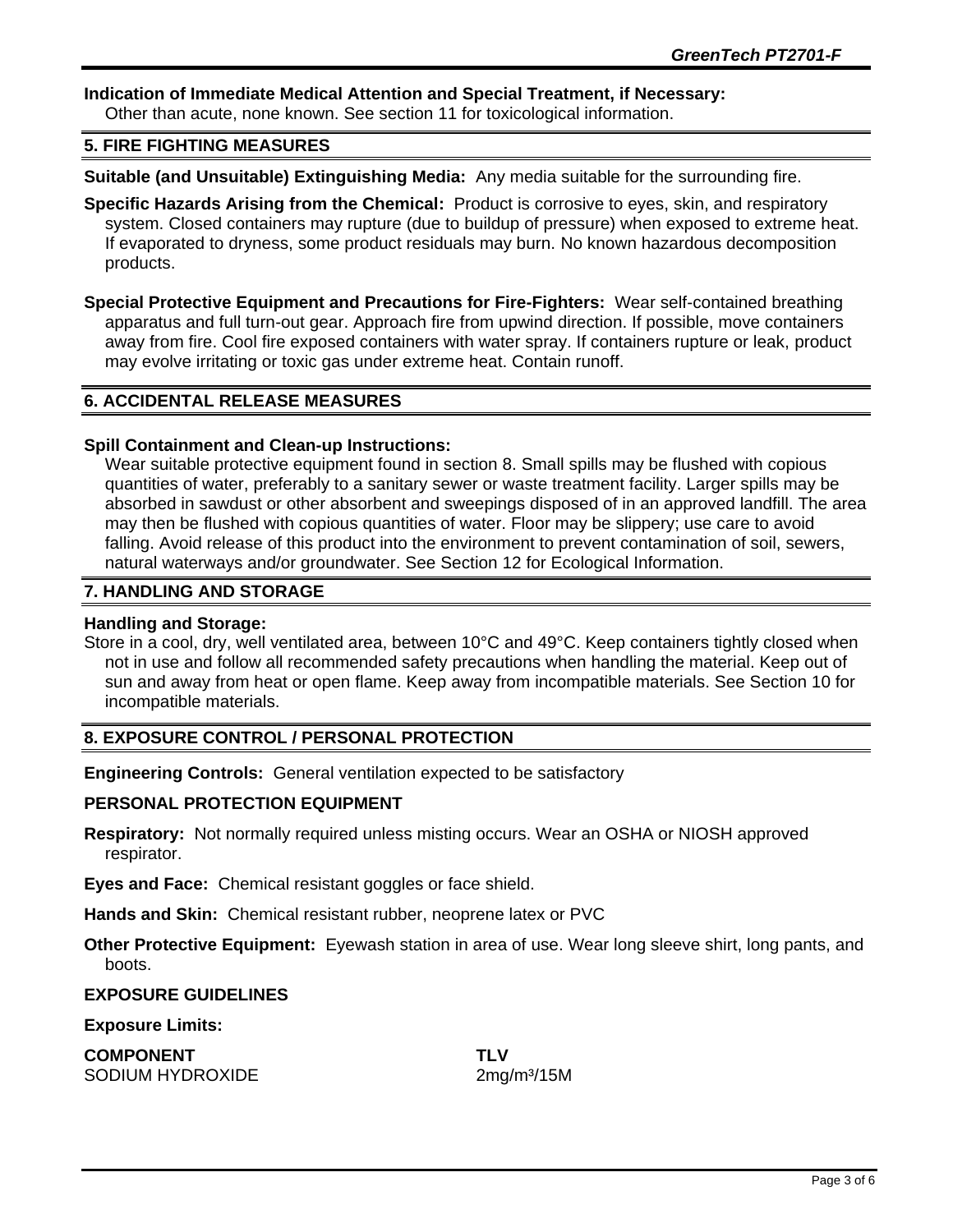# **9. PHYSICAL AND CHEMICAL PROPERTIES**

| <b>Appearance and Odor:</b>         | Opaque black liquid with characteristic odor |                                        |                        |
|-------------------------------------|----------------------------------------------|----------------------------------------|------------------------|
| <b>Odor Threshold:</b>              | N.D.                                         | <b>Vapor Pressure:</b>                 | N.A.                   |
| pH (undiluted):                     | $12.5 - 13.0$                                | <b>Vapor Density:</b>                  | <1                     |
| <b>Freeze Point:</b>                | $< -3°C$ (26°F)                              | Specific Gravity(@22°C):               | $1.045 - 1.055$        |
| <b>Boiling Point:</b>               | $>100^{\circ}$ C (212°F)                     | <b>Solubility in Water:</b>            | Complete               |
| <b>Flash Point:</b>                 | None                                         | <b>Partition Coefficient:</b>          | N.D. (n-octanol/water) |
|                                     |                                              | <b>Auto-Ignition Temperature:</b>      | N.D.                   |
| <b>Evaporation Rate:</b>            | 1.0                                          | <b>Decomposition Temperature: N.D.</b> |                        |
| Flammability (solid, gas): No       |                                              | <b>Viscosity:</b>                      | N.D.                   |
| Flammable Limits in Air: LFL - N.A. |                                              |                                        |                        |
|                                     | $UFL - N.A.$                                 |                                        |                        |

## **10. STABILITY AND REACTIVITY**

**Reactivity:** Not normally reactive at normal temperatures and pressure.

**Chemical Stability:** Stable under normal conditions

**Possibility of Hazardous Reactions:** Will not occur under normal conditions.

**Conditions to Avoid:** Avoid excessive heat, sparks or open flames.

**Incompatible Materials:** Concentrated acids or bases and strong oxidizing and/or reducing agents.

**Hazardous Decomposition Products:** No known hazardous decomposition products.

## **11. TOXICOLOGICAL INFORMATION**

**Ingestion Testing:** None established for this product.

**Skin Testing: None established for this product.** 

**Inhalation Testing:** None established for this product.

# **CHRONIC TOXICITY DATA**

**Sensitization Testing:** None established for this product.

**Other Testing:** None established for this product.

**Routes of Exposure:** Eyes, Ingestion, Inhalation, Skin.

**Eye Contact:** May cause severe irritation or burns. Prolonged contact may cause irreversible damage and/or blindness.

**Skin Contact:** Prolonged contact may cause irritation, rash or burns. Severity is generally determined by concentration of solution and duration of contact.

**Inhalation:** Dusts, vapors, or mists may irritate respiratory passages.

**Ingestion:** May be toxic. May cause severe irritation or burns of the mouth, throat, and internal tissues resulting in possible nausea and/or vomiting. Large amounts can result in acute toxic effects which may be fatal.

**Medical Conditions Aggravated by Exposure:** None known.

**Chronic Effects from Repeated Overexposure:** Other than short term effects, none established.

## **12. ECOLOGICAL INFORMATION**

**Aquatic Toxicity Data:**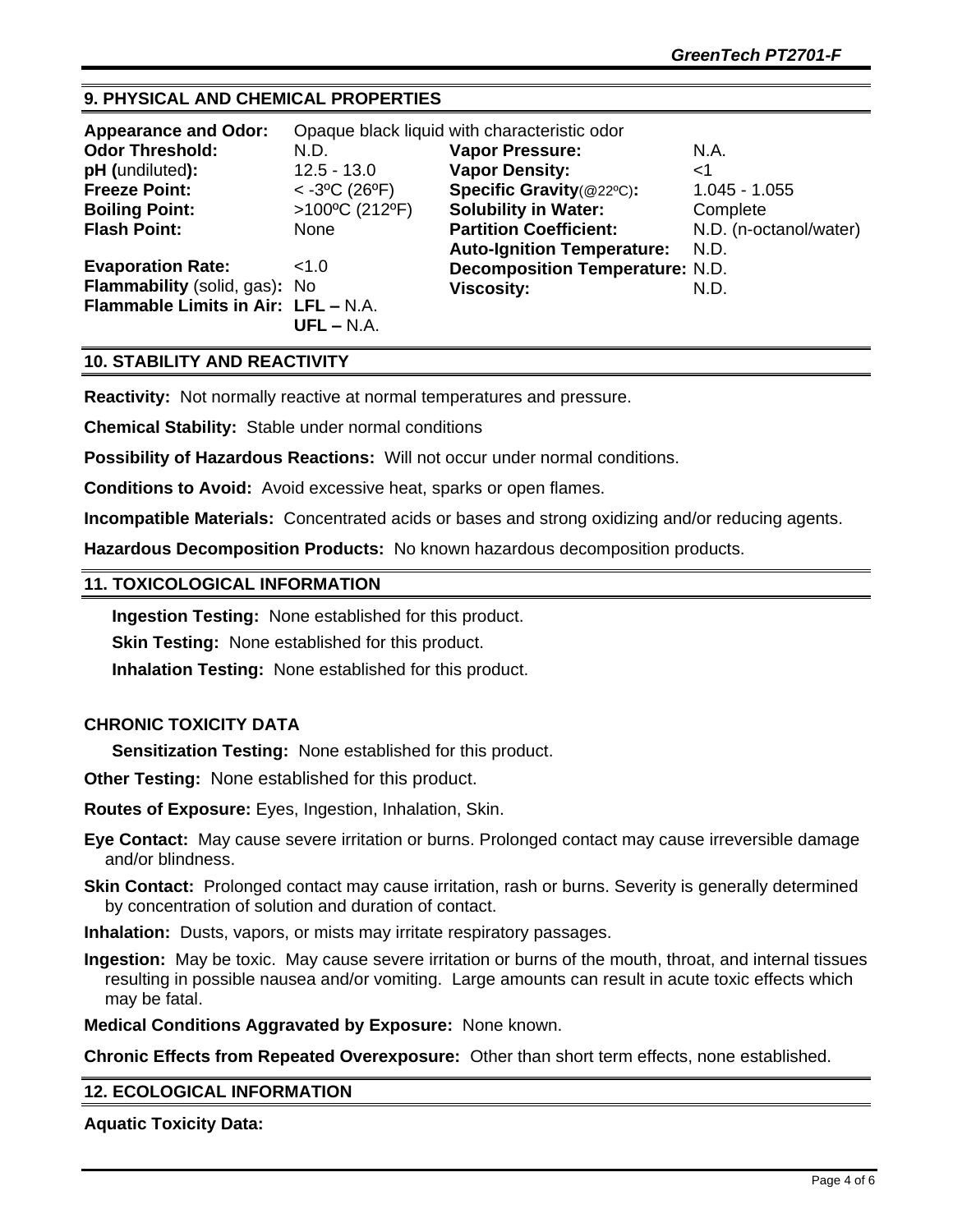Invertebrate: Daphnia magna, EC50/48hr: > 1,000 mg/l \*Calculated based on GHS acute aquatic toxicity formula.

**Product Fate Data:** None established for this product.

**Biodegradation Data:** None established for this product.

## **13. DISPOSAL CONSIDERATIONS**

**Waste Disposal:** Dispose of in accordance with local, regional, national and international regulations. Contact the Hazardous Waste representative at the nearest EPA Regional Office for guidance. Container Disposal: Triple rinse container (or equivalent) promptly after emptying and offer for reconditioning if appropriate. Empty the rinsate into application equipment or a mix tank or store rinsate for later use or disposal.

## **14. TRANSPORT INFORMATION**

# **US DEPARTMENT OF TRANSPORTATION (DOT) INFORMATION**

**UN/NA ID Number:** UN3266 **Proper Shipping Name:** CORROSIVE LIQUID, BASIC, INORGANIC, N.O.S. (CONTAINS SODIUM HYDROXIDE) **Hazard Class:** 8 **Packing Group:** PGIII

# **VESSEL TRANSPORT (IMO/IMDG)**

**UN/NA ID Number:** UN3266 **Proper Shipping Name:** CORROSIVE LIQUID, BASIC, INORGANIC, N.O.S. (CONTAINS SODIUM HYDROXIDE) **Hazard Class:** 8 **Packing Group:** PGIII **Marine Pollutant:** No

## **15. REGULATORY INFORMATION**

## **US FEDERAL REGULATIONS**

**TSCA:** All ingredients listed or exempt from listing. **CERCLA and/or SARA RQ:**  Reportable Quantity: SODIUM HYDROXIDE (CAS#1310-73-2) - 1000lbs. (455 kg) Reportable Quantity: SODIUM HYDROXIDE (CAS#1310-73-2) - 1000lbs. (455 kg) **SARA Section 302 Hazard Class:** No ingredients listed in this section. **SARA Section 311/312 Chemicals:**  Acute Health Hazard: Yes Chronic Health Hazard: No Fire Hazard: No

Sudden Release of Pressure Hazard: No

Reactive Hazard: No

**SARA Section 313 Chemicals:** No ingredients listed in this section.

# **STATE REGULATIONS**

This product does not contain any ingredients known to the State of California to cause cancer.